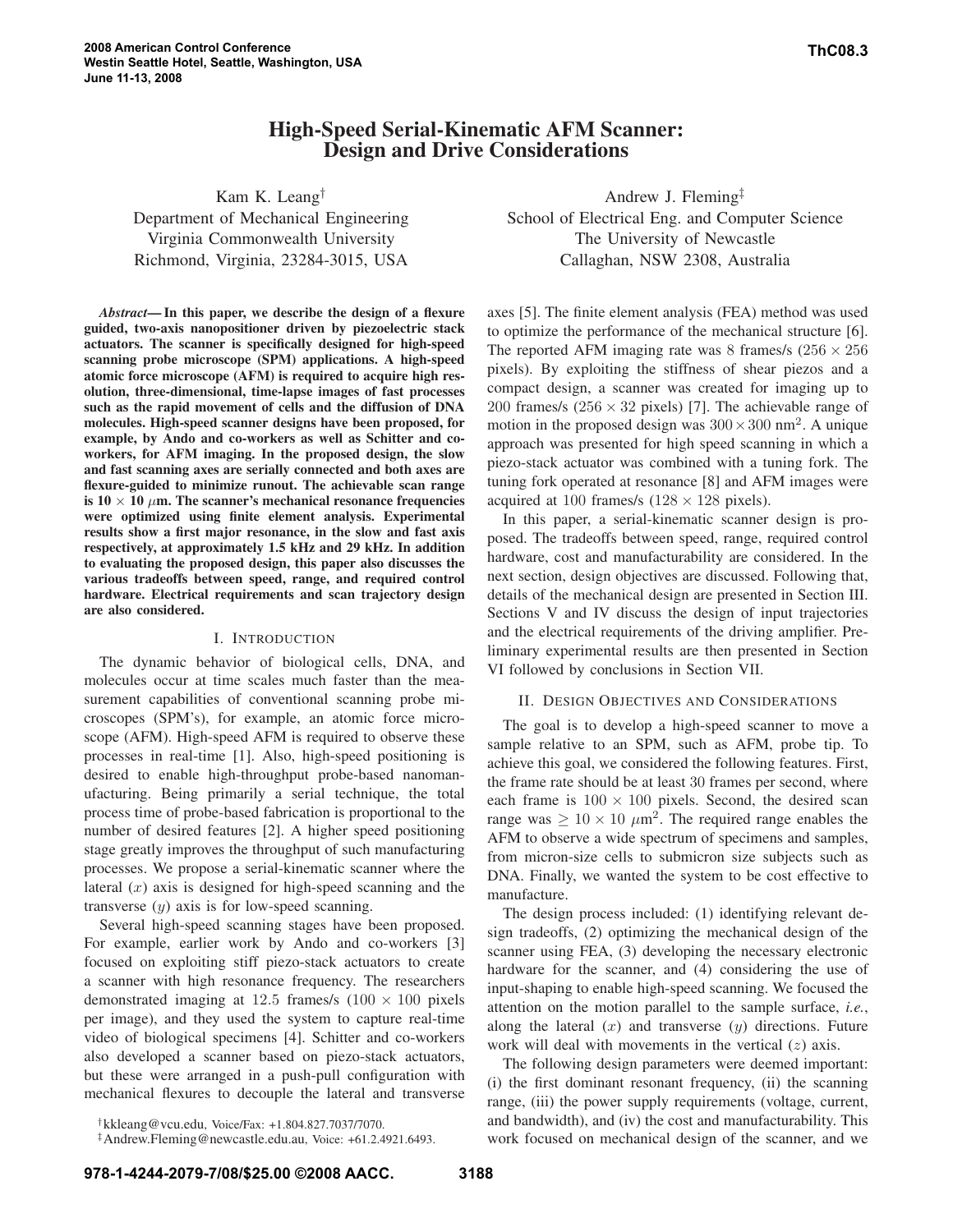did not factor in the details of the required control system hardware. These issues will be addressed at a later time.

The first two design parameters, (i) and (ii), conflict directly with one another. Large range implies low stiffness and hence low first resonance frequencies [6].

The third design parameter restricts the amount of voltage, current, and power that can be supplied to the actuator. This, in turn, restricts the type and dimensions of the piezoactuator that can be used. Larger piezoelectric actuators can provide greater stroke, but have higher capacitance and require more power at high frequencies to drive. The final consideration is cost and manufacturability. The scanner fabrication should not utilize any exotic materials or processes and should be tolerant of acceptable machining tolerances. These considerations are discussed in the following sections with more detail.

# III. THE MECHANICAL DESIGN

# *A. Serial Versus Parallel Kinematic Configuration*

For scanning in two directions, there are two basic configurations: serial and parallel kinematics. In a serial kinematic system, for example the design used by several commercial vendors of scanning stages and in [4], there is exactly one actuator (and sensor) for each degree of freedom [see Fig. 1(a)]. One disadvantage of this design is the inability to measure (and correct for) parasitic motion such as runout or guiding error. Although the serial configuration is simple to design, a penalty is that high resonance frequency can only be achieved in one axis.

In a parallel kinematic scanning stage (*e.g.*, Schitter *et al.*'s work [9]), all actuators are connected in parallel to the sample platform [see Fig. 1(b)]. This arrangement enables rotation of the image, *i.e.*, the fast scanning axis can be chosen arbitrarily. An advantage of this configuration is the parasitic motion due to runout and guiding error can easily be measured and corrected. However, since the mechanical dynamics of both the lateral and transverse axes are similar, high-bandwidth control hardware is needed for both directions. This added inconvenience can increase the overall cost of the system.

In both configurations, the spring constants  $k_x$  and  $k_y$ may include the stiffness of added flexures in each direction (see Fig. 1). To achieve high resonance frequencies, the effective spring constants should be as stiff as possible while maintaining low effective mass. The effect of inertial force generated by the sample platform must also be taken into account. The flexures must provide enough preload to avoid exposing the stack actuator to damaging tensional forces.

In this work, a serial-kinematic configuration is explored [see Fig. 1(a)]. One axis, the x axis, is for fast scanning. The other axis, the  $y$  axis, is for slow-speed scanning. Therefore, only one axis requires high power and wide bandwidth performance. The overall cost of driver electronics is reduced by essentially half.

While the resonance frequency of the fast axis is of primary concern, the slow axis resonance frequency can



Fig. 1. Configurations for two-axis scanning: (a) serial and (b) parallel kinematics arrangement. The spring constants  $k_x$  and  $k_y$  include the stiffness of the piezoactuators and added flexures in each direction.

TABLE I A COMPARISON OF DIFFERENT PIEZOACTUATOR TYPES.

| <b>Actuator type</b> | <b>Stiffness</b> | Range   | Capacitance | Voltage |
|----------------------|------------------|---------|-------------|---------|
| Piezo-bimorph        | low              | high    | med         | low-med |
| Piezo-tube           | med              | med     | low         | high    |
| Piezo-plate          | high             | low     | low         | high    |
| Piezo-stack          | high             | low-med | med-high    | low     |

essentially be ignored. This is due to its slow speed of operation, for example, one-hundredth the fast axis scan rate when acquiring a  $100 \times 100$  pixel image. This allows the fast scan axis to be designed independently without any significant consideration for performance implications on the slow-scan axis.

#### *B. Piezoactuator Considerations*

The actuating mechanism of choice for scanning at high speed is the piezoactuator [10]. We compared different types of piezoactuators, see Table I. There are many available geometries, for example, tube-shaped (piezo-tube), shear piezo, piezo-bimorph, and piezo-stack actuators. Piezo-stack actuators offer high stiffness, but limited range of motion. The geometry of a stack compared to a tube-shaped piezoactuator results in higher resonance frequencies for the same deflection [11]. Thin shear-piezos offer high resonance frequency, but small range (sub-micron) [7].

For the desired scan range of  $10 \times 10 \mu$ m, the Noliac SCMA-P7 piezoelectric stack actuators were chosen (5 mm× 5 mm  $\times$  10 mm, 380 nF). The actuator stroke is 11.8  $\mu$ m, with an unloaded resonance frequency of 220 kHz, stiffness of 283 N/ $\mu$ m, and blocking force of 1000 N. The elastic modulus calculated from the blocking pressure  $P_B$  and strain  $\epsilon$  is  $E = \frac{P_B}{\epsilon} = 33$  GPa.

The capacitance of the piezoactuator was also considered. Although a greater cross-sectional area would increase stiffness, the proportional increase in capacitance and required power is highly undesirable.

#### *C. Preloading Piezo-Stack Actuators*

Piezo-stacks are intolerant to tensile (as well as shear) stresses. Because stacks are made by gluing (or fusing) together individual layers of piezoelectric material, tension loads can cause the actuators to fail at the interface (glue) layers. Manufacturers often report that tensile forces must not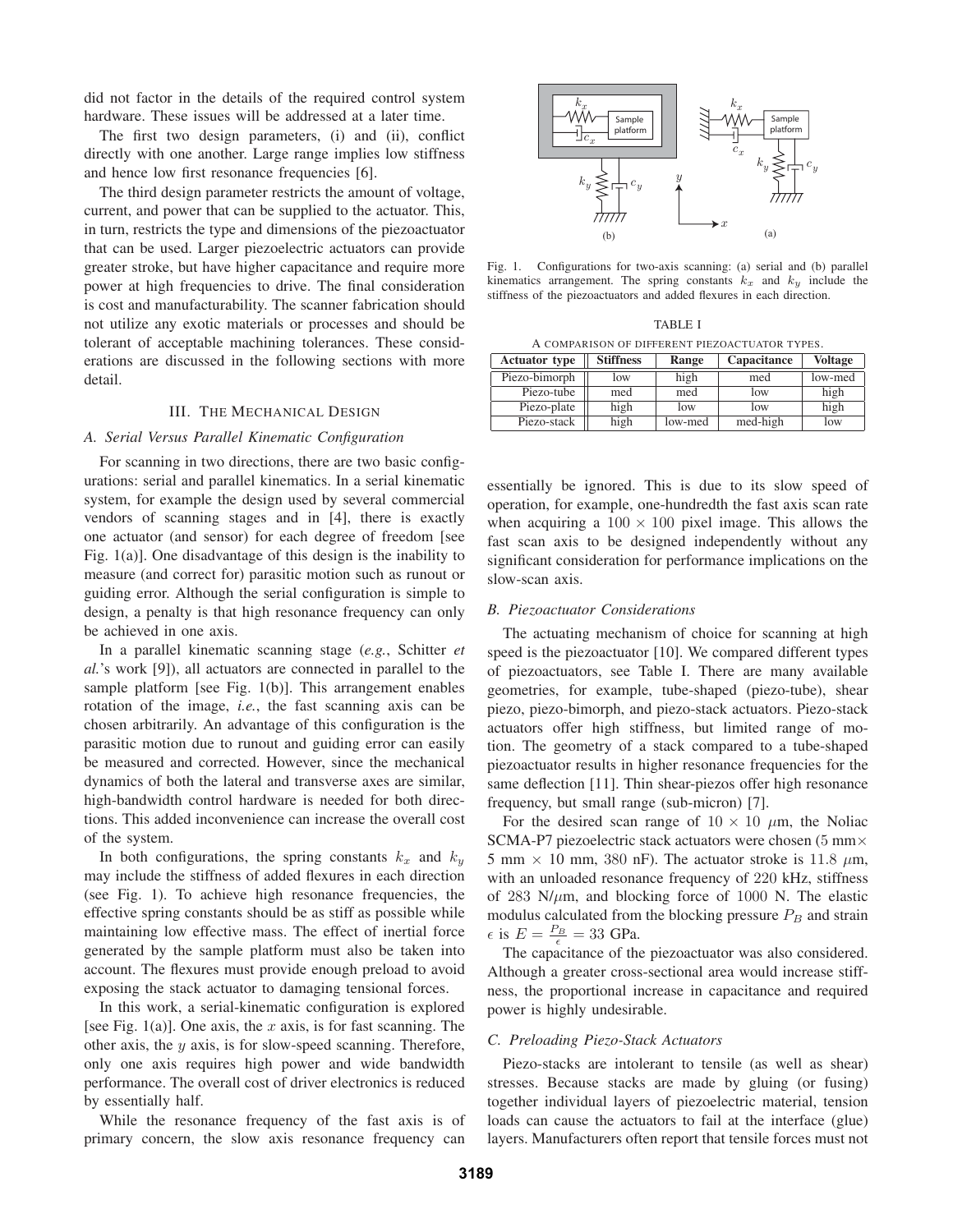TABLE II THE MECHANICAL PROPERTIES OF VARIOUS METALS [12].

| <b>Metal</b>    | <b>Elastic</b><br>modulus<br>(GPa) | Yield<br>strength<br>(MPa) | <b>Density</b><br>$(kg/cm^3)$ | Poisson's<br>Ratio |
|-----------------|------------------------------------|----------------------------|-------------------------------|--------------------|
| Aluminum alloy  |                                    |                            | 2800                          | 0.33               |
| Stainless steel | 200                                | 207                        | 8000                          | 0.30               |
| <b>Titanium</b> | 107                                | 240                        | 4510                          |                    |

exceed 5 to 10% of the compressive load limit. During high speed scanning, the inertia forces (for example due to the sample mass) must be taken into account to avoid excessive tensile stresses. A preload force must be incorporated into the motion mechanism to compensate for the inertial load. Also, the preload must be applied in such a way that full surface contact (no point contact) is achieved to assure good load distribution.

In our design, we propose the use of flexures to apply the appropriate preload on the piezo-stack actuator. The flexures serve two purposes: to eliminate tensile stress and to guide the extension/contraction of the actuator so that parasitic motion is minimized. The required preload was estimated from Newton's law by computing the maximum sample platform acceleration during maximum excursion and scan frequency. In Section IV an input signal is designed that minimizes induced vibration. For this trajectory, the minimum preload requirement is 20 N for a 2 g sample mass. With a safety factor of 2, the conservative preload specification is 40 N. The flexure design which provides this preload force is discussed next.

## *D. Optimizing the Mechanical Design using FEA*

The finite element method (ANSYS, Canonsburg, PA 15317, USA) was used to optimize the design of the scanner in both directions [6]. Since we opted for the serial-kinematic configuration, the first task was to design the high-speed scanning stage  $(x$ -axis). Various metals were considered for the design as listed in Table II [12]. We chose stainless steel and AISI A2 tool steel for the stage body because of their high stiffness compared to the piezoelectric material. We note that the AISA A2 steel requires proper heat treating to achieve the equivalent elastic modulus as stainless steel. Other components, such as the flexures and sample platform, where a high stiffness to density ratio was desired, were made from aluminum.

For the high-speed axis, the piezo-stack was fixed on one side, and the sample platform (plate) was attached to the free end. Preloading is achieved by using two flexures attached to the free end, connected to the sample platform, as shown in Fig. 2. Also shown in the figure is an opposing piezostack, which was added to compensate for inertial force generated by the movement of the sample platform. These inertial forces can induce undesirable dynamics on both the low- and high-speed stages.

The preload on the piezo-stack was achieved when the stage was assembled. In particular, the preload was achieved by "squeezing" the stack into the flexures using fasteners.



Fig. 2. (Left) A photograph of the piezo-stack actuator and (Right) a sketch of the flexure-guided high-speed stage, where an opposing piezostack is used to compensate for the sample platform's inertial effects. These effects can induce unwanted movement on the low-speed (y-axis) stage.

The dimensions of the flexures were designed to provide the appropriate preload when the stage was assembled. The flexures helped to shift the first resonance frequency of the piezo-stack to a higher value compared to the cantilevered configuration. We designed the flexure by assuming linearelastic behavior of the material and using beam analysis. In the configuration shown in Fig. 2, we modelled the flexures as a fixed-fixed (clamp-clamp) beam with a point load  $P$  at the center. The maximum deflection for such a beam occurs at its midpoint [13], for example, where the sample platform makes contact with the flexure,

$$
\delta_{max} = \frac{PL^3}{192EI},\tag{1}
$$

In Eq. (1), E is the elastic modulus, L is the length (*i.e.*, combined length of both vertical flexures), and  $I = ht^3/12$  (t and  $h$  are the thickness and height of the flexure). Rewriting the deflection equation (1), the flexure's spring constant is

$$
K_f = \frac{192EI}{L^3},\tag{2}
$$

and this expression was used to determine the required dimensions of the flexure given the stiffness  $K_f$ . We chose the flexure stiffness  $K_f = 10 \text{ N}/\mu \text{m}$ , roughly  $1/20^{th}$  the stiffness of the piezo-stack. Likewise, the low-speed stage was designed in a similar manner.

Due to manufacturing tolerances  $[\pm 0.001$  in  $(\pm 25 \mu m)]$ , the preload exerted by the flexure on the piezo-stack can be as high as 250 N. This value, though greater than the estimated value of 40 N, is acceptable. An assembly drawing and a photograph of the two-axis high-speed scanner is shown in Fig. 3(a) and (b), respectively.

ANSYS FEA software was used to simulate the dynamics of the low- and high-speed stage. The simulated frequency response from applied voltage to the normalized displacement are plotted in Fig. 4. The three plots (top-to-bottom) show the magnitude response of the  $x$ -,  $y$ - and  $z$ -axis, respectively. The edges of the flexures and the base of the piezo-stack were constrained in the FEA simulation; that is, we neglected the body modes.

The simulation results in Fig. 4 indicate that the lowest resonance occurs at approximately 28.5 kHz (the vertical cantilever mode of the piezo-stack). The next dominant mode is the side-to-side  $(y$ -axis) motion, which presents itself at 33 kHz. Finally, the piston mode of the piezo-stack (in the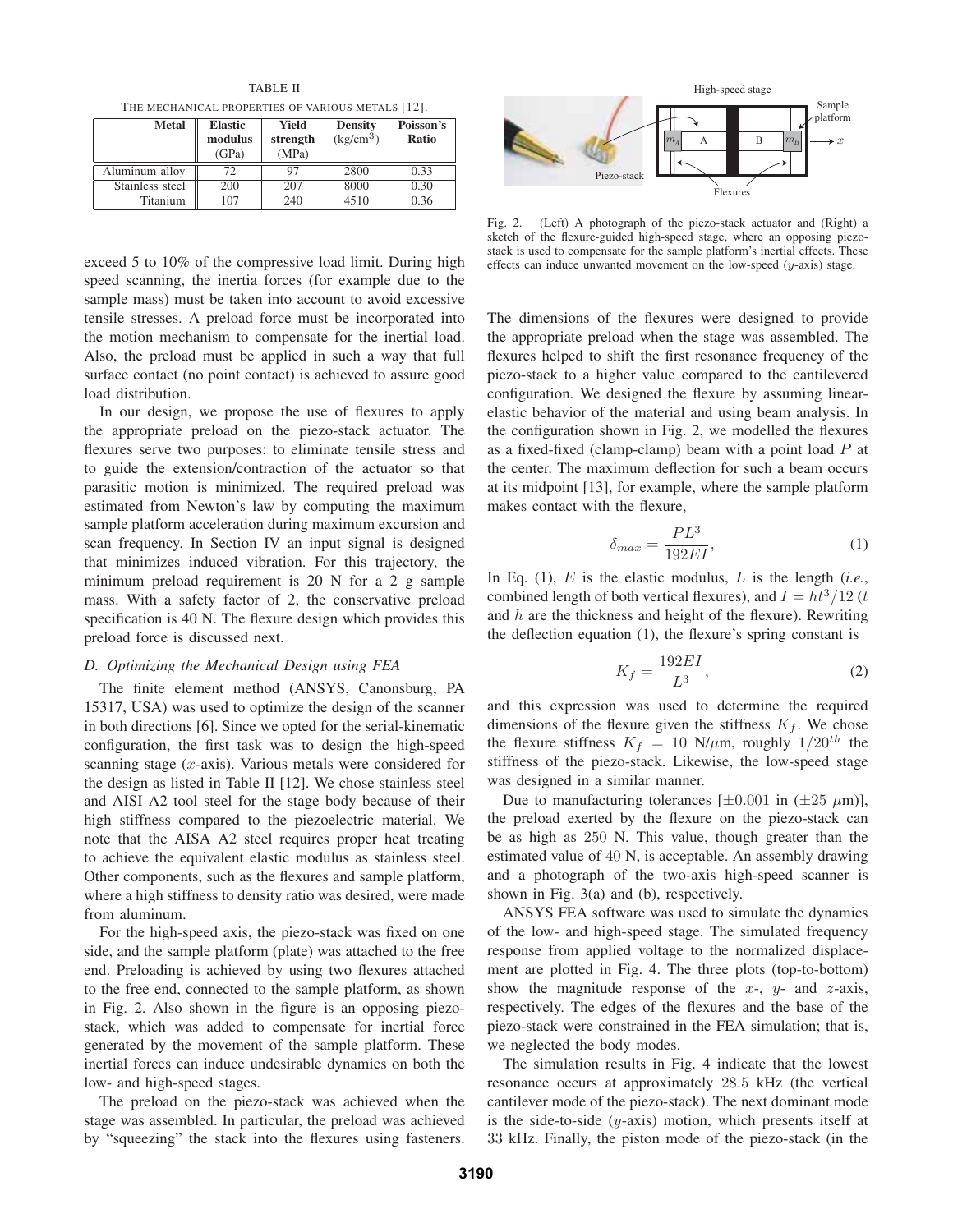

Fig. 3. (a) An assembly drawing of the two-axis high-speed scanner, where the high-speed stage  $(x)$  is nested inside of the low-speed stage  $(y)$ . (b) A photograph of a manufactured scanner with black surface finish. (c) A close-up view of sample platform and  $x$ -axis piezo-stack actuator.



Fig. 4. Simulated frequency response for the low-speed  $(y$ -axis) stage, plots (a1) to (a3), and for the high-speed  $(x$ -axis) stage, plots (b1) to (b3).

 $x$ -axis) occurs at 45 kHz. Along the low-speed axis, the dominant mode occurred at approximately 1.5 kHz. We note that the resonance frequency for the low-speed stage can be improved by reducing the mass of the high-speed stage.

# IV. INPUT DESIGN

The characteristics of the input signal determines the maximum scan rate, induced vibration, minimum mechanical preload, and electrical requirements of the drive electronics. Therefore, the input signal significantly influences the overall scanner performance and should be optimized accordingly.

In high-speed applications, the primary goal is to achieve the highest possible scan-rate from a given mechanical bandwidth. Various inversion-based feedforward controllers have been proposed with this aim, for example [14], [15]. Unfortunately, such techniques require detailed plant models and can not guarantee linear scanning (constant velocity) operation.

Recently a technique was introduced to design periodic input signals with perfectly linear regions and optimal spectral characteristics [16]. The resulting signals minimize signal power above a certain frequency while guaranteeing linearity over a specified range. A key benefit is that only an estimate of the first resonance frequency is required during the design. The number of harmonics contained in the scanning signal and the range of linearity can be freely varied to achieve an arbitrarily low out-of-bandwidth power.

The technique is based on finding a signal  $y$  that is equal to a reference trajectory  $r$  at an arbitrary set of sample indexes  $S$  and free to vary elsewhere. The free part of the signal is varied to minimize the quadratic cost  $y<sup>T</sup>Hy$ . That is, we seek  $y$  that is the solution to

$$
y = \arg\min_{x} x^{T} H x, \quad \text{subject to } x_{k} = r_{k} \quad k \in S, \quad (3)
$$

where  $x \in \mathbb{R}^{N \times 1}$  and  $H \in \mathbb{R}^{N \times N}$ . Equation (3) is equivalent to the linearly constrained convex quadratic optimization problem

$$
y = \arg\min_{x} x^{T} H x + 2f^{T} x, \quad \text{subject to } Ax = r(S), \text{ (4)}
$$

where A is the selection matrix representing S and  $r(S)$  is a row vector containing the samples of  $r_n$  indexed by the values of S.

The signal (4) can be restated in matrix notation as

$$
\left[\begin{array}{cc} H & A^T \\ A & 0 \end{array}\right] \left[\begin{array}{c} y \\ \lambda \end{array}\right] = \left[\begin{array}{c} -f \\ r(S) \end{array}\right],
$$
 (5)

where  $\lambda$  are the Lagrange multipliers. Equation (5) has a solution

$$
\left[\begin{array}{c} y \\ \lambda \end{array}\right] = \left[\begin{array}{cc} H & A^T \\ A & \mathbf{0} \end{array}\right]^{-1} \left[\begin{array}{c} -f \\ r(S) \end{array}\right].
$$
 (6)

It can be shown that minimum out-of-bandwidth power is achieved when [16]

$$
H = \frac{1}{N^2} E^* W E,\tag{7}
$$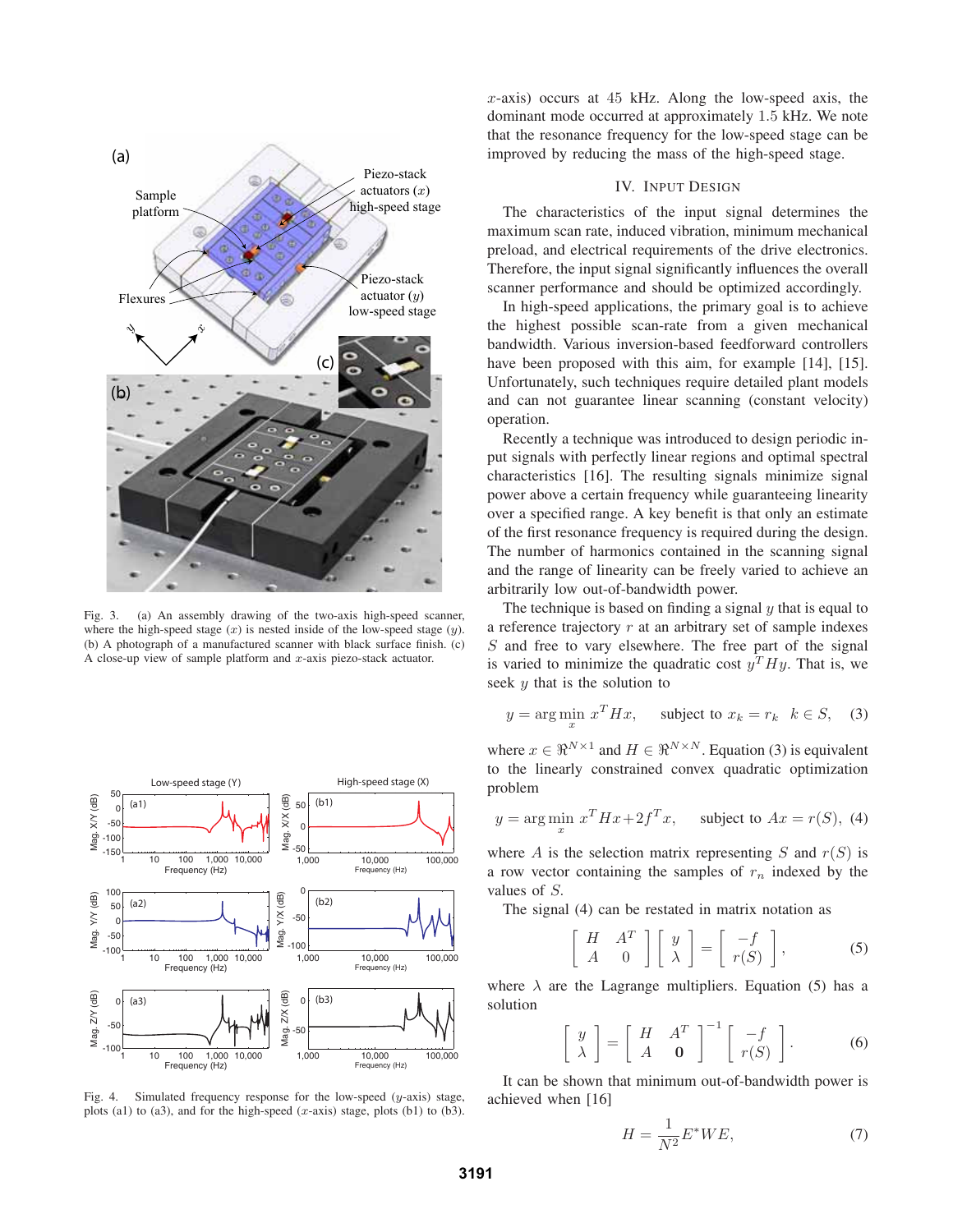where  $N$  is the number of samples per period,  $E$  is a fast Fourier transform matrix, and  $W$  is a weighting matrix defining which harmonics are penalized and which are to remain free. We apply this technique to determine an input for high-speed scanning.

With a first resonance frequency of 45 kHz (see Fig. 4), the scanner's useful bandwidth is 35 kHz where phase and amplitude deviation is negligible. With a scanning signal containing 7 harmonics (the  $1^{st}$ ,  $3^{rd}$ ,  $5^{th}$  and  $7^{th}$ ), the maximum scan speed is 5 kHz. This corresponds to 25 frames/s at  $200 \times 200$  resolution, or 50 frames/ second at  $100 \times 100$  resolution.

A 5 kHz scanning trajectory was designed using the tools described in reference  $[16]$ <sup>1</sup>. The signal contains 7 significant harmonics and has a linear range of 60%, which equates to a maximum linear scan-range of 7  $\mu$ m out of a possible 10  $\mu$ m. The optimal input to achieve the  $6 \mu m$  trajectory is plotted in Fig. 5(a) together with the industry standard minimumacceleration signal. The minimum-acceleration signal has the same linear range but follows a quadratic trajectory during the reverse in direction.

In the simulated x-axis displacement plotted in Fig.  $5(b)$ , the performance of the optimal signal is clearly demonstrated. The simulation model was obtained by fitting a statespace model to the data of Fig. 4 using the frequency domain subspace algorithm. This technique provides excellent reduced order models over a certain bandwidth. The modal damping ratios were conservatively estimated at 0.005.

The force acting between the sample-mass and actuator can be computed from the numerical acceleration and sample mass using Newton's law. For the trajectory plotted in Fig. 5(b), the maximum tensile force is 10 N per gram of sample. For a maximum load of 2 g and a safety factor of 2, the required preload force is 40 N.

A key scanner performance criteria that strongly influences image quality is the magnitude of runout in adjacent axes. In Fig. 5(c), the y- and z-axis runout resulting from the x-axis trajectory in Fig.  $5(b)$  is plotted. The y-axis runout is less than  $0.5\%$  while the *z*-axis runout is approximately  $0.03\%$ . This magnitude of runout is capable of providing  $200 \times 200$ resolution with negligible image overlap.

#### V. ELECTRICAL CONSIDERATIONS

Due to the capacitive nature of piezoelectric transducers, high speed operation requires large current and power dissipation requirements. If the maximum driving voltage, trajectory, and frequency are known, the current and power dissipation are easily computed by conservatively approximating the transducer as a purely capacitive load.

The current  $I_p$  is equal to  $CsV_p$ , where C and  $V_p$  are the transducer capacitance (380 nF) and load voltage. The power dissipation in a linear amplifier is  $P_d = I_p(V_s - V_p)$ , where  $V_s$  is the supply voltage (200 V). The current, voltage and power dissipation corresponding to the input trajectory in Fig. 5(b) are plotted in Fig. 6. As the load is primarily



Fig. 5. (a) The scanner input signals: triangular, optimal, and minimum acceleration. (b) The simulated scanner displacement for the optimal and minimum acceleration input. (c) The y- and z-axis runout due to the  $x$ -axis trajectory shown in (b).

reactive, the average power dissipation of 75 W is also the required supply power. These specifications can be achieved with standard amplifier configurations.

# VI. PRELIMINARY EXPERIMENTAL RESULTS

The manufactured scanner was tested and preliminary results are shown in Fig. 7. A Polytec PSV300 laser vibrometer was used to measure the  $x$ - and  $y$ -axis displacements. The frequency response plots for the slow and fast scanning directions are shown in Figs. 7(a) and (b), respectively. In the y direction, the first major resonance (piston mode) occurred at approximately 1.5 kHz. This value agrees with the FEA simulation shown in Fig. 4(a2). In the x direction, the first major resonance occurred at approximately 29 kHz. A 100- Hz triangle input voltage [Fig.  $7(c)$ ] was applied to drive the high-speed stage. The measured open-loop displacement is shown in Fig. 7(d). Over the range of 9.3  $\mu$ m, the measured maximum displacement hysteresis was approximately 15%.

#### VII. CONCLUSIONS

This paper describes the design of a two-axis, serialkinematic high-speed scanner based on piezo-stack actuators. The scanner was designed with a range of  $10 \times 10 \mu m$ and optimized for high resonance frequency in the fast axis. Experimental results show a good correlation with simulation and a first resonance frequency of 29 kHz was measured in the high-speed axis. This is sufficient to achieve SPM line rates of approximately 4 kHz.

<sup>&</sup>lt;sup>1</sup> Available from the second author.